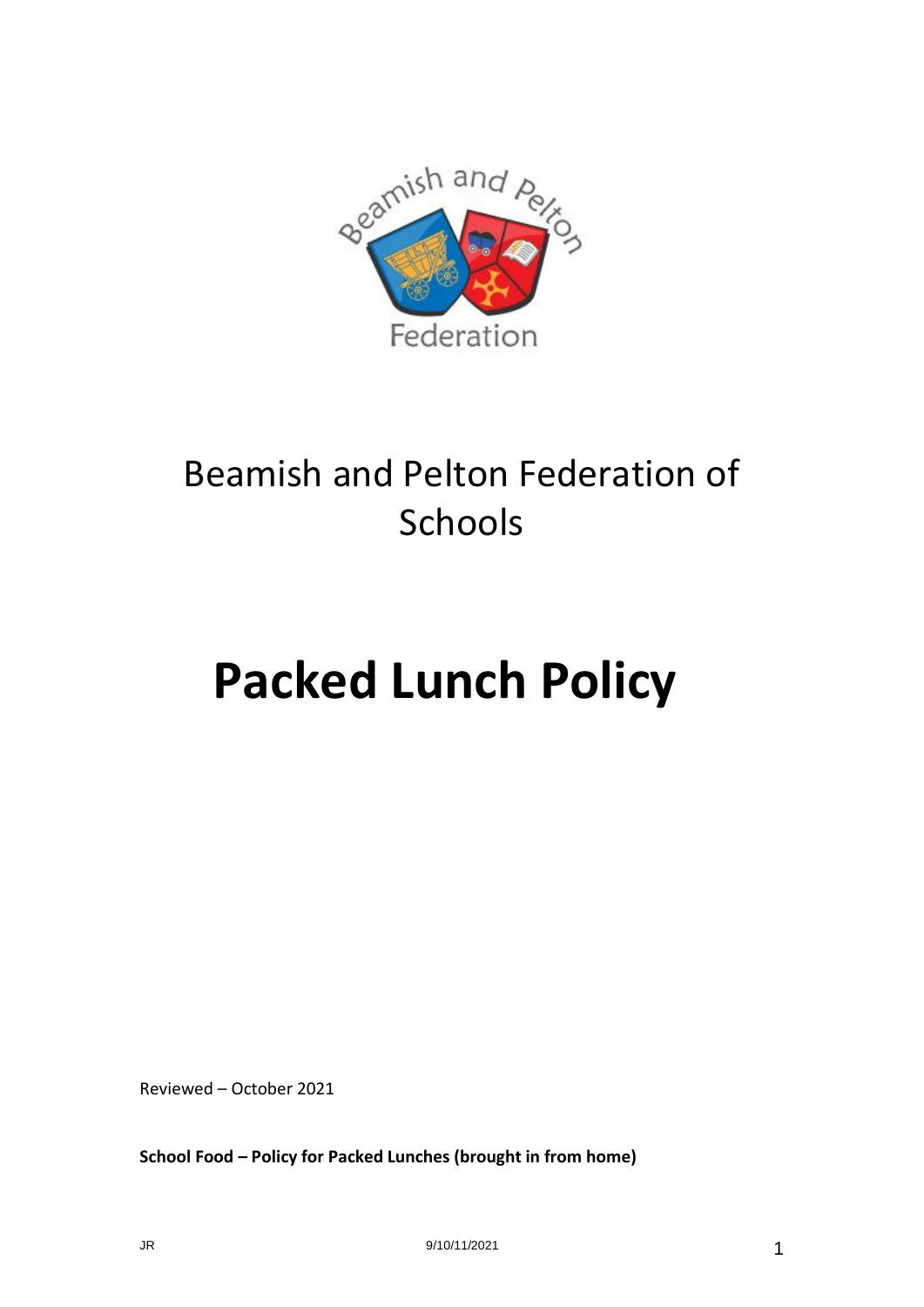# **Introduction**

To grow and stay healthy children need to eat a nutritionally well-balanced diet. Schools are an influential setting and can contribute significantly to improving the health and well-being of pupils.

Good nutrition in childhood can help to prevent a variety of health problems, both in the short term and later in life. There is increasing concern that many children are consuming too much fat, sugar and salt and too little fibre, fruit and vegetables.

Packed lunches can contribute to almost a third of a child's weekly food intake and therefore need to be balanced and nutritious.

#### **Aim**

To ensure that packed lunches (brought in from home) reflect the standards for school meals introduced in September 2006.

#### **Rationale:**

- Schools are required to positively promote the health and well being of its pupils. Work around healthy eating is a high priority of the Federation.
- The content of lunchboxes needs to reflect the requirement of schools to meet minimum food and nutrition standards for school meals.
- The contents of lunchboxes in some schools can be extremely unhealthy, recent audits of lunchboxes have shown that in the main they contain foods with high levels of fat, sugar and salt, and very few fruit and vegetables.
- To encourage healthy eating habits from an early age and improve the overall nutrition of pupils
- The short term effects of unhealthy packed lunches and food intake can include poor growth, tooth decay, obesity, anaemia, constipation, poor concentration and behavioural problems which may have an impact on a child's learning.
- The longer term effects of a poor diet in childhood can be an increased risk of stroke, cancer, heart disease and diabetes in adulthood.

#### **Objectives**

- To improve the nutritional quality of packed lunches in schools and the eating habits of children at lunchtimes
- To develop an awareness in pupils, parents, staff and the wider community that the school takes a pro-active approach to promoting healthy eating.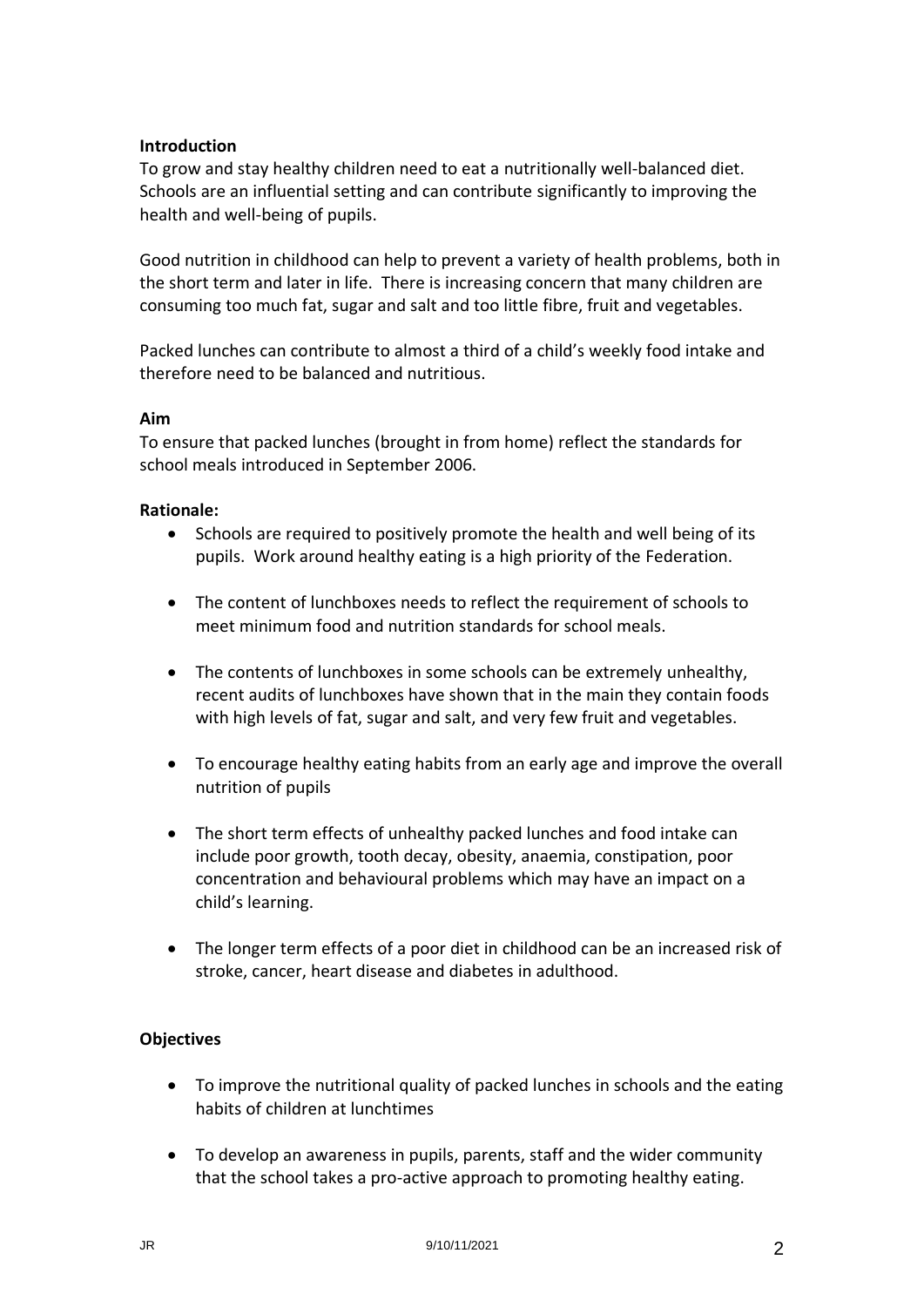- To encourage healthy eating habits in childhood that can influence health and well being in later life.
- To ensure that food brought into school (packed lunches) reflects and meets food standards for School Food.

# **Top tips for creating a healthy packed lunch:**

No single food contains all the essential nutrients that your child needs; therefore, it is important that you provide a varied meal.

The following components help form a healthy and balanced packed lunch:

Carbohydrates – starchy foods like bread rolls or potatoes will provide your child with energy to keep them alert during lessons.

Protein – foods such as meat, fish, eggs, nuts or beans are high in protein and will provide your child with iron, magnesium and other essential vitamins.

Calcium – milk, cheese and yoghurt are all high in calcium, which is a mineral required to help build and maintain strong bones – ideal for growing children!

Fruit and vegetables – packed with nutrients, vitamins and healthy sugars, fruit and vegetables can replace unhealthy snacks.

Drinks – fresh water, semi-skimmed or skimmed milk, or pure fruit juices are all healthy options. Full of nutrients, calcium and other vitamins; each beneficial to a growing child.

#### **Implementation**

This packed lunch policy fits within a wider context of promoting a whole school approach to food and healthy eating.

Children's packed lunches should be based on the 'Eatwell Plate' model which shows items the 5 main food groups; (Food Standards Agency 2007);

#### **Bread, Rice, Potatoes, Pasta**

These starchy foods are a healthy source of energy. Packed lunches should include 2 or more portions.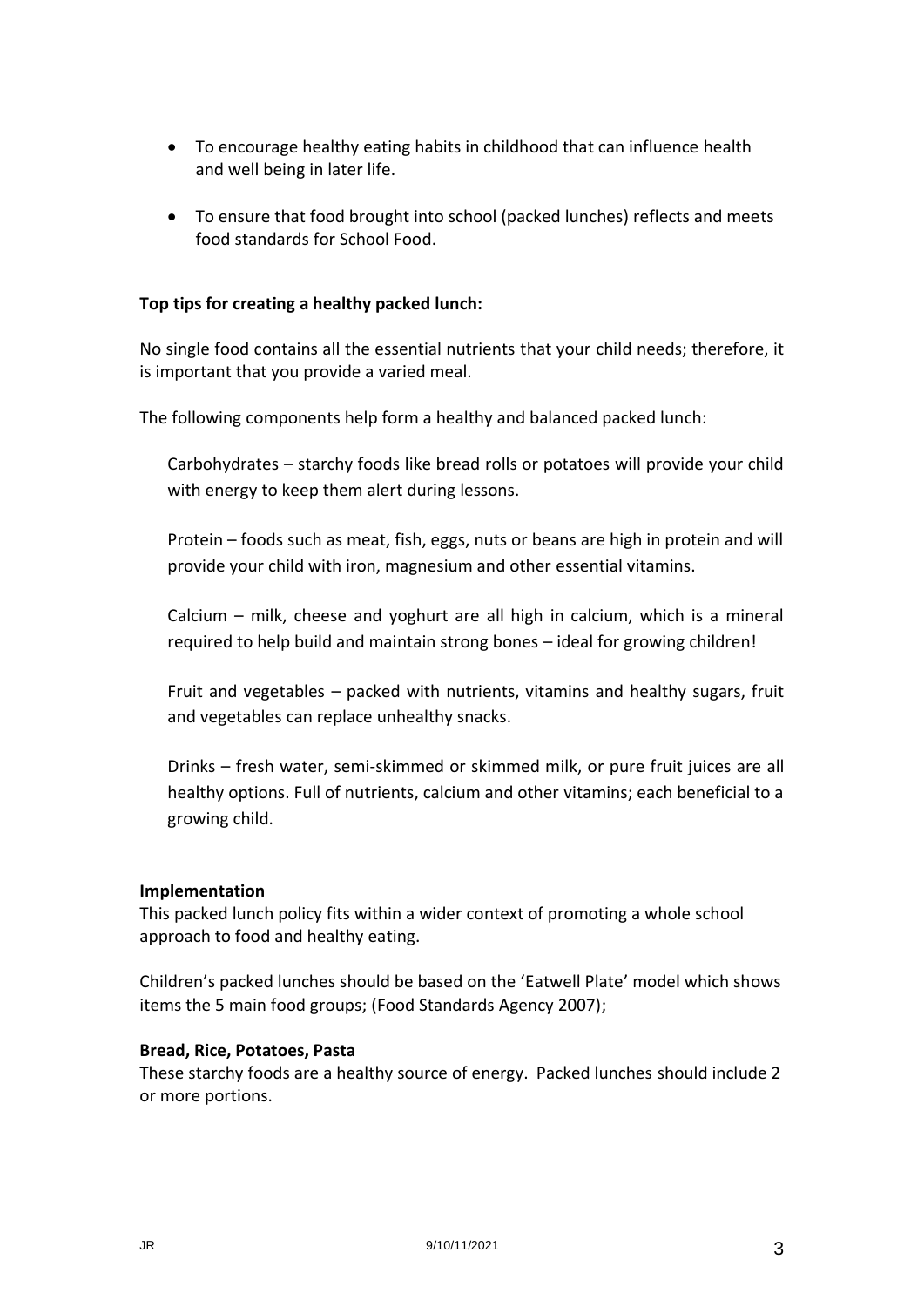#### **Fruit and Vegetables**

These foods provide vitamins, minerals and fibre. Lunches should include at least 1 portion of fruit and 1 portion of vegetables / salad, or more.

#### **Milk and Dairy foods**

These foods provide calcium for healthy bones and teeth. Include 1 portion at lunch

#### **Meat, Fish, Eggs, Beans**

These foods provide protein for growth. Packed lunches should include 1 portion of these foods

# **Foods and drinks high in fat and / or sugar**

It is important not to fill up on too many foods that are high in fat and / or sugar at the expense of other more nutritious foods. Limiting high fat and sugar foods will help protect young people from becoming overweight as well as helping prevent tooth decay, heart disease, stroke, and diabetes. This is why sweets, chocolate, crisps, cereal bars, fruit bars, toffee/salted popcorn and fizzy drinks are no longer available in schools. Please support your school by not including these items in a packed lunch**.\*\*\*(see box below)**

**Drinks –** any drinks provided in lunch boxes **should only** include either plain water, milk (semi-skimmed), unsweetened fresh fruit juice, diluted fresh fruit juice, fruit or dairy based smoothies.

To ensure consistency and to keep packed lunches in line with food standards for school meals, packed lunches **should not** contain the following:

- **Fizzy / sugary drinks in cartons, bottles or cans**
- Chocolate-coated products / sweets / confectionary
- **Cereal bars, fruit bars**
- Chocolate spread as a filling for sandwiches
- Chewing gum
- Sugared / toffee and salted popcorn
- Crisps or any packet savoury snacks high in salt and fat

As we have children in school with nut allergies, nuts should not be part of a school lunch.

Hot liquids such as soup or tea are not allowed as they can easily be spilt and may cause scalding.

(Additional information is available with ideas and examples of foods that can be included in packed lunches).*School Food Trust [www.schoolfoodtrust.org.uk](http://www.schoolfoodtrust.org.uk/)*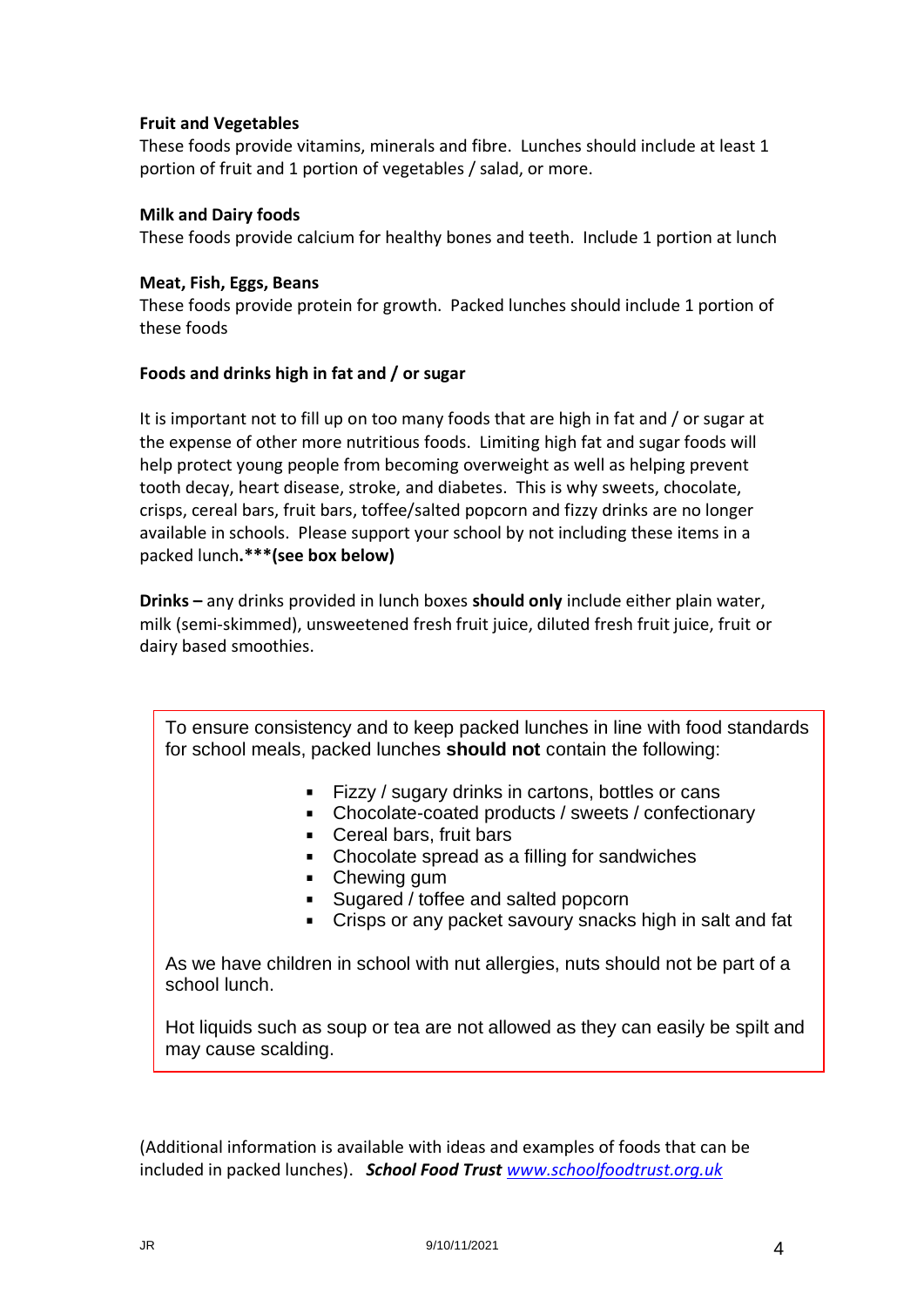#### **Waste and Disposal**

The school will, within reason, send any uneaten packed lunch food items back home. The rationale for this is that parents can also monitor what their child has consumed during the day and then raise any concerns over their child's food intake with the school.

#### **Promotion of Healthy Packed Lunches**

There will be ongoing promotion of the need to provide healthy packed lunches though:

> Pupil, parent / carers newsletters School prospectus Packed Lunch Policy Health weeks / healthy eating activities Curriculum content Parents evenings School website Workshops for parents

#### **Packed Lunch Containers**

It is the responsibility of the parents / carers to provide an appropriate packed lunch container where food items can be stored securely and appropriately until the lunchtime period. Parents are advised to include an ice pack. Food products prepared and stored in ambient temperatures after a period of time can have increased levels of bacteria in them.

#### **Storage of Packed Lunches**

The school will provide storage area / facilities for packed lunch bags, in the most convenient and appropriate place possible. However the school cannot provide cooled storage areas and therefore cannot take legal responsibility for foods prepared at home and then brought into school.

#### **Dining Facilities for Pupils Bringing Packed Lunch**

The school will provide an appropriate area where pupils who choose to bring packed lunches can eat. When the weather is warmer, children may be given the choice to eat their packed lunch outside at the picnic tables.

#### **Monitoring and Evaluation**

The school will carry out monitoring of packed lunch provision - where there may be concerns over a child's food / nutrition intake and / or content of packed lunches, this can be dealt with timely and sensitively.